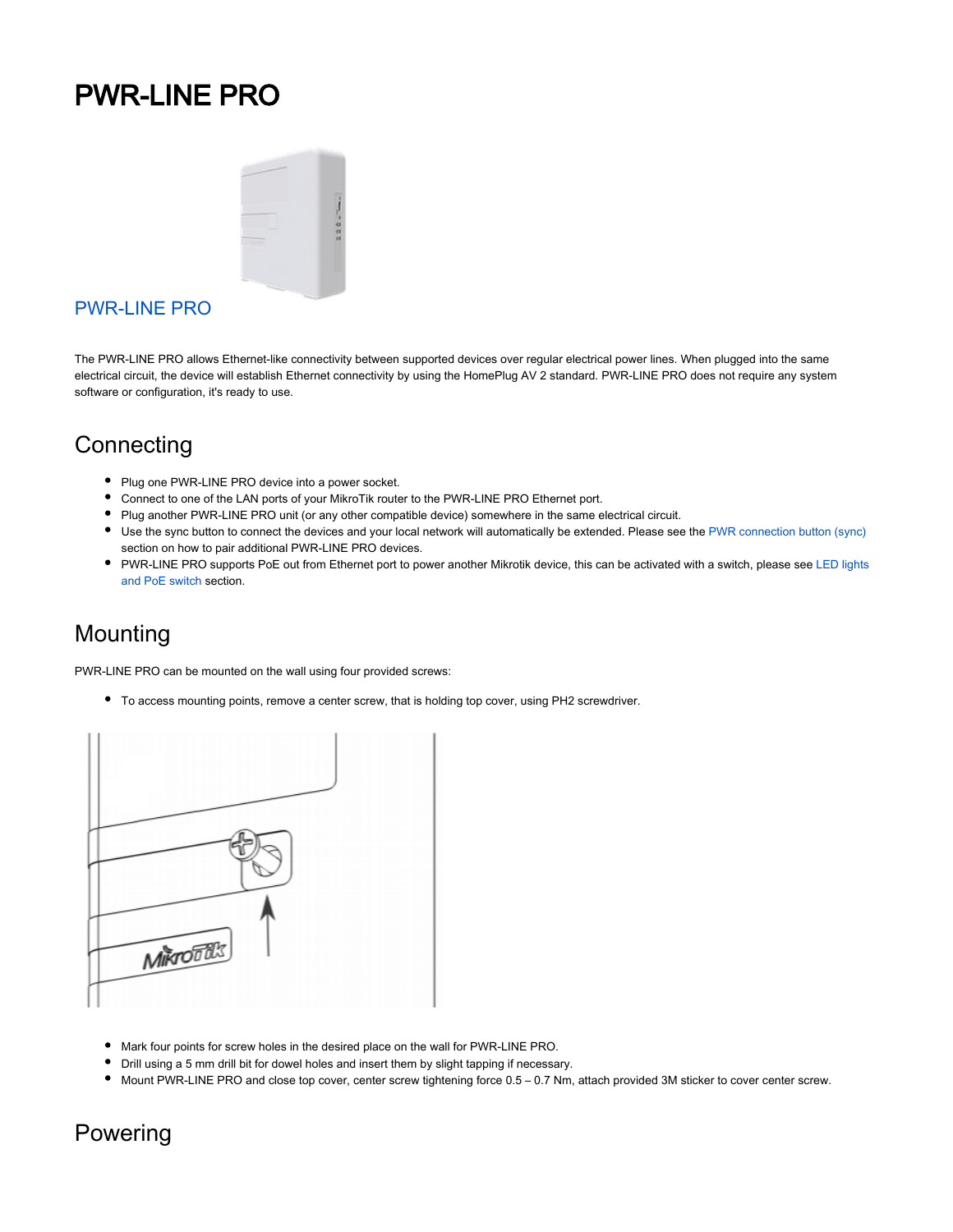The device accepts power from a wall socket where it is plugged into. 100-240 V AC , ~50/60 Hz. The power consumption under maximum load can reach 5 W. Max power consumption with PoE-Out 14 W.

⊕ In order to reach a speed of 600 Mbps, your electrical sockets needs to be grounded. To connect with another PWR-LINE device, both need to be on the one electrical phase.

# Expansion slots and ports

One Gigabit Ethernet port, supporting 24 V PoE output by default settings is set to OFF.

#### Buttons and Jumpers

#### <span id="page-1-0"></span>PWR connection button (sync)



- Hold 0.5 3 seconds. For 120 seconds will try to communicate with another PWR-LINE PRO device. A blinking amber LED light indicates that it is in search mode. You have to also do the same on the other PWR device, so they can synchronize. Press button again to cancel the search.
- Hold 5 8 seconds. A new security key is generated. This is needed to remove a PWR-LINE PRO device from an existing PWR network.
- Hold 10 15 seconds. Resets all PWR related settings.
- In case of trouble to pair device, hold the SYNC button for 5 8 seconds to generate new network key and then re-attempt to pair it in PWR-LINE PRO network again holding SYNC button for 0.5 – 3 seconds.

<span id="page-1-1"></span>

#### LED lights and PoE switch

- 1. Blue LED indicates device power ON state.
- 2. Amber LED indicates that the device is paired, blinking amber indicated that the device is in search mode. It can be activated with a sync button. Please refer to the [PWR connection button \(sync\)](#page-1-0) section.
- 3. Green LED indicates Ethernet port connectivity.
- 4. Red LED indicates that PoE is active.
- 5. PoE switch default position is OFF. A standard ballpoint pen can be used to switch positions. The Red light will indicate that PoE is active.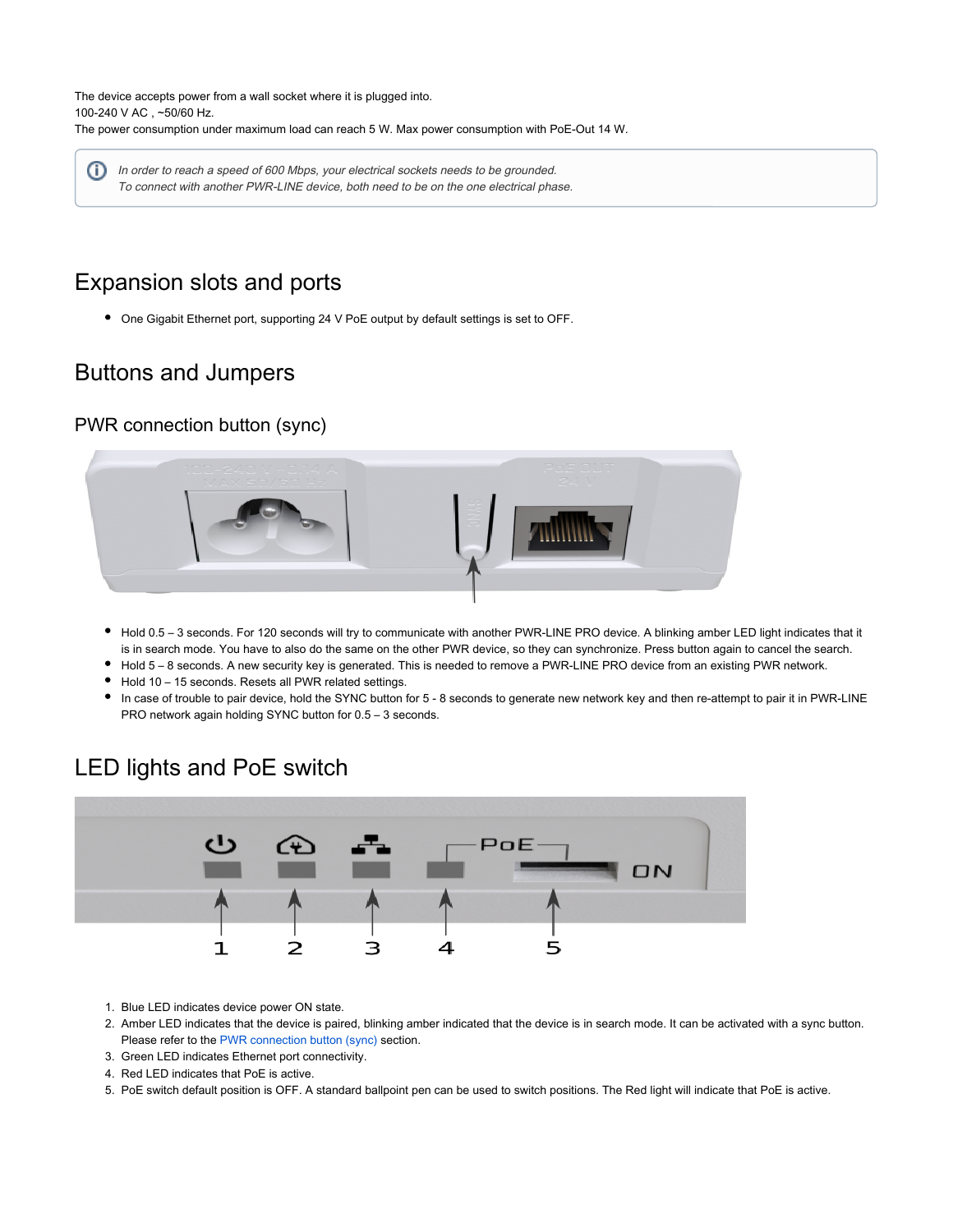#### **Accessories**

Package includes the following accessories that come with the device:

- K-62 fastening set.
- EU/US power cord, D03+QT1 H03VV-F 0x0.75 mm2, 30 cm RoHS, White color.

# **Specifications**

For more information about this product, specification and pictures please visit our web page:<https://mikrotik.com/product/pl7510gi>

# Federal Communication Commission Interference Statement



FCC Caution: Any changes or modifications not expressly approved by the party responsible for compliance could void the user's authority to operate this equipment.

This device complies with Part 15 of the FCC Rules. Operation is subject to the following two conditions: (1) This device may not cause harmful interference, and (2) this device must accept any interference received, including interference that may cause undesired operation. Note: This unit was tested with shielded cables on the peripheral devices. Shielded cables must be used with the unit to ensure compliance.

#### Innovation, Science and Economic Development Canada

This device complies with Industry Canada's license-exempt RSS standard(s). Operation is subject to the following two conditions: (1) this device may not cause interference, and (2) this device must accept any interference, including interference that may cause undesired operation of the device. Le présent appareil est conforme aux CNR d'Industrie Canada applicables aux appareils radio exempts de licence. L'exploitation est autorisée aux deux conditions suivantes: (1) l'appareil ne doit pas produire de brouillage, et (2) l'utilisateur de l'appareil doit accepter tout brouillage radioélectrique subi, même si le brouillage est susceptible d'en compromettre le fonctionnement.

### UKCA marking

UK CA

# Eurasian Conformity Mark

Информация о дате изготовления устройства указана в конце серийного номера на его наклейке через дробь. Первая цифра означает номер года (последняя цифра года), две последующие означают номер недели.

Изготовитель: Mikrotikls SIA, Aizkraukles iela 23, Riga, LV-1006, Латвия, [support@mikrotik.com.](mailto:support@mikrotik.com) Сделано в Китае, Латвии или Литве. Cм. на упаковке.

Для получения подробных сведений о гарантийном обслуживании обратитесь к продавцу. Информация об импортерах продукции MikroTik в Российскую Федерацию: <https://mikrotik.com/buy/europe/russia>

Продукты MikroTik, которые поставляются в Евразийский таможенный союз, оцениваются с учетом соответствующих требований и помечены знаком EAC, как показано ниже: